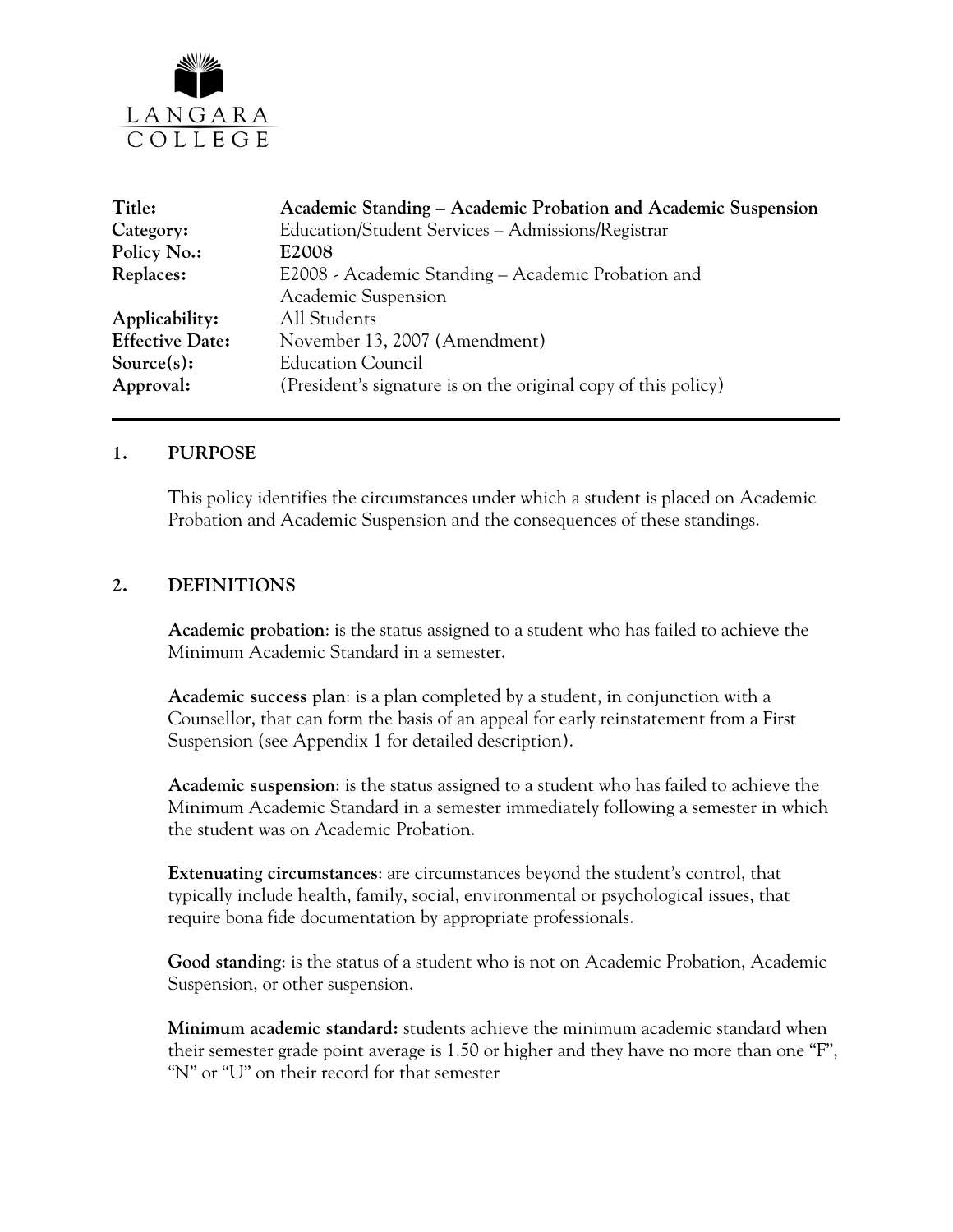# **3. AUTHORITY**

### **3.1 Related Acts and Regulations**

[B.C. College and Institute Act](http://www.qp.gov.bc.ca/statreg/stat/C/96052_01.htm)

### **3.2 Related Policies**

Not applicable.

# **4. RELATIONSHIPS WITH COLLECTIVE AGREEMENTS**

Not applicable.

# **5. POLICY**

- **5.1** Students registered in courses/programs at Langara College are expected to achieve a Minimum Academic Standard and will be placed on Academic Probation or Academic Suspension if they fail to do so.
- **5.2** Academic Probation and Academic Suspension standings are permanently noted on official transcripts.
- **5.3** To return to Good Standing, a student on Academic Probation or Academic Suspension must achieve the Minimum Academic Standard in their next semester.

# **6. GUIDELINES/STANDARDS**

Association of Registrars of the Universities and Colleges of Canada. National Transcript Guide for Use in Canadian Post Secondary Institutions. [np] ARUCC, 2003.

# **7. EXCEPTIONS**

- **7.1** A student who has been placed on Academic Suspension may appeal in writing to the Registrar to review the appropriateness of their suspension by providing documentation of extenuating circumstances.
- **7.2** A student who has been placed on a First Academic Suspension may appeal in writing to the Registrar on the basis of an Academic Success Plan prepared in accordance with Appendix 1.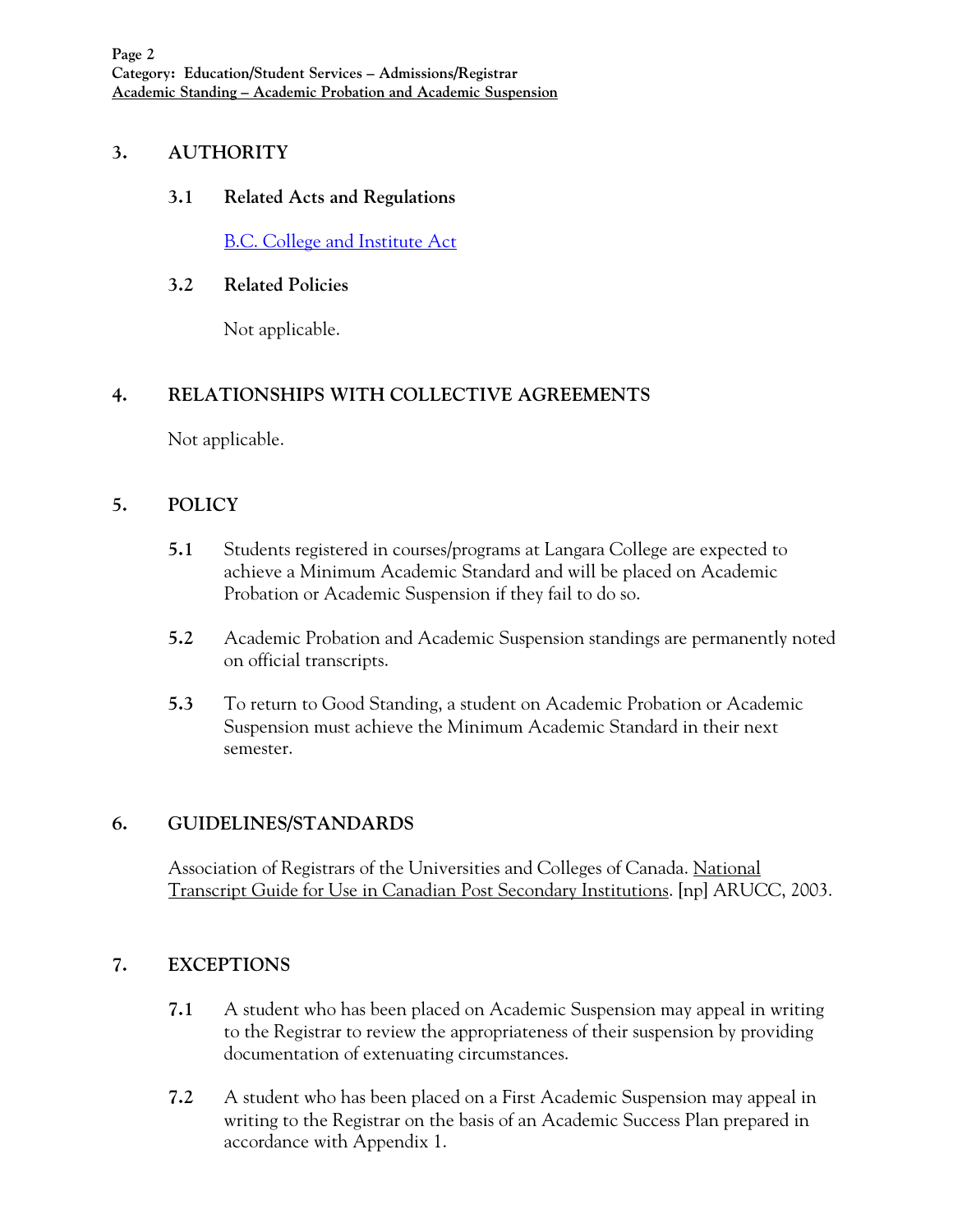**7.3** Students in Career Programs may be governed by additional departmental policies and procedures. If re-admitted to the College after an Academic Suspension, a student in a Career Program may not be able to continue in the Career Program if program progression requirements have not been met.

### **8. PROCEDURES**

#### **Academic Probation**

- **8.1** A student will be placed on Academic Probation when they fail to achieve the Minimum Academic Standard in their most recent semester.
- **8.2** A Student on Academic Probation is permitted to register in the next semester, but should consult a Langara College Counsellor for academic advice. The College encourages students to use the services available to support their academic studies and goals.
- **8.3** A student placed on Academic Probation will remain on Academic Probation until their academic performance in their next semester is such that they either achieve the Minimum Academic Standard, or are placed on Academic Suspension.
- **8.4** The College will notify students when their academic performance has resulted in a standing of "Academic Probation".

### **Academic Suspension**

- **8.5** A student on Academic Probation who does not achieve the Minimum Academic Standard in their next semester will be placed on Academic Suspension.
- **8.6** The College will notify students when their academic performance has resulted in a standing of "Academic Suspension". This notification will include information about the process for making an appeal under sections 7.1 and 7.2.

### **First Academic Suspension**

- **8.7** A student on a first Academic Suspension will not be permitted to register for the following three semesters (see 7.1 and 7.2 for exceptions).
- **8.8** Following the three semester stand-out period, a student is eligible to register in the next available semester. No appeal is required.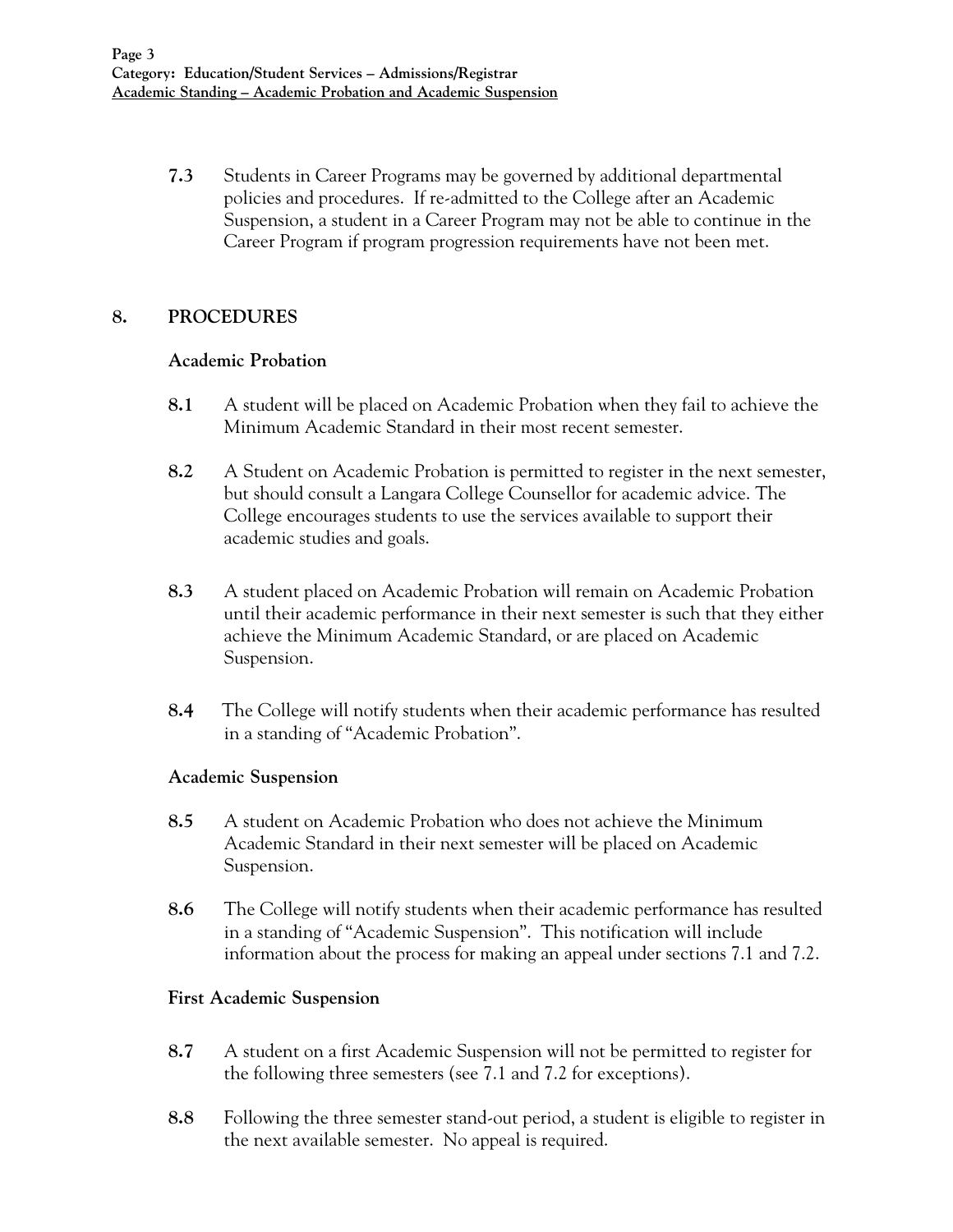**8.9** A student returning after a first Academic Suspension will be on Academic Probation when they re-register at the College. They may take a maximum of eleven credits in the first semester in which they re-register at the College. I n Career Programs, the Program Coordinator or Department Chair will decide on the course load limit.

#### **Second Academic Suspension**

- **8.10** A student on a second Academic Suspension will not be permitted to register for the following six semesters (see 7.1 for exceptions).
- **8.11** Following the six semester stand-out period, a student must apply in writing to the Registrar for re-admission to the College. Re-admission is neither automatic nor guaranteed. A student will provide the following information to support their application:
	- a. Reasons for not meeting the Minimum Academic Standard, along with any supporting documentation;
	- b. Steps taken (or being taken) to ensure that they can now meet the Minimum Academic Standard;
	- c. Official transcripts of all courses taken elsewhere during the stand-out period;
	- d. Academic upgrading initiatives; and
	- e. Summary of educational goals.
- **8.12** A student returning after a second Academic Suspension will be on Academic Probation when they re-register at the College. They may take a maximum of eleven credits in the first semester in which they re-register at the College. In Career Programs, the Program Coordinator or Department Chair will decide on the course load limit.

### **Third and Subsequent Academic Suspensions**

- **8.13** A student on a third Academic Suspension will not be permitted to register for the following nine semesters. (see 7.1 for exceptions)
- **8.14** Following the nine semester stand-out period, a student will apply in writing to the Registrar for readmission to Langara College. Re-admission is neither automatic nor guaranteed. A student must document the steps they have taken to prepare for the resumption of academic studies and show an increased likelihood of success, including:
	- a. Reasons for not meeting the Minimum Academic Standard, along with any supporting documentation;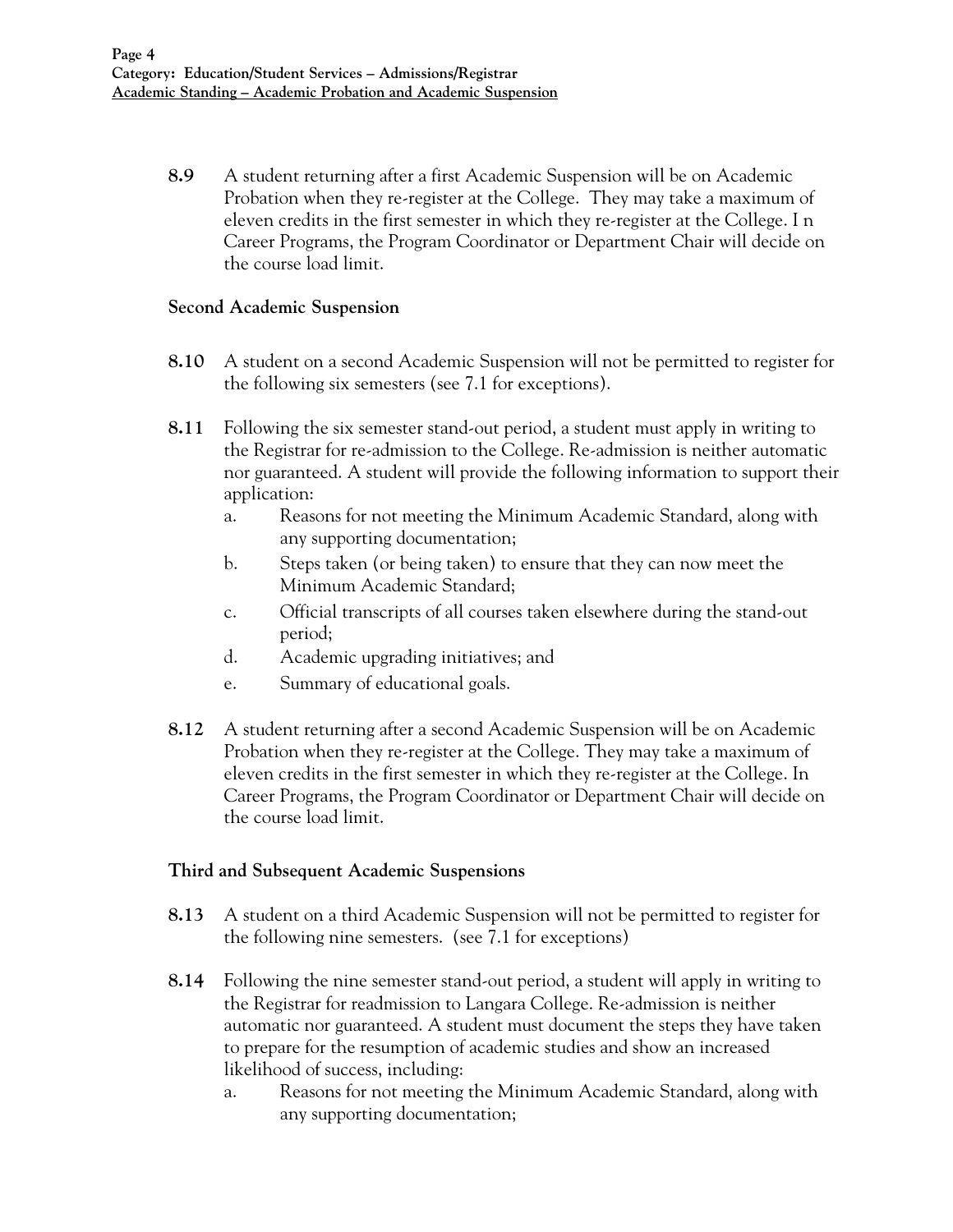- b. Steps taken (or being taken) to ensure that they can now meet the Minimum Academic Standard;
- c. Official transcripts of all courses taken elsewhere during the stand-out period;
- d. Academic upgrading initiatives; and
- e. Summary of educational goals.
- **8.15** A student returning after a third (or subsequent) Academic Suspension will be on Academic Probation when they re-register at the College. The Registrar will establish the maximum number of credits that the student will be permitted to register in.

### **Appeals**

**8.16** A decision of the Registrar under this policy may be appealed to the Dean of Student Support Services.

### **9. RESPONSIBILITY**

For further information regarding this policy, please contact the Dean of Student Support Services.

### **10. APPENDICES**

Appendix 1: Academic Success Plan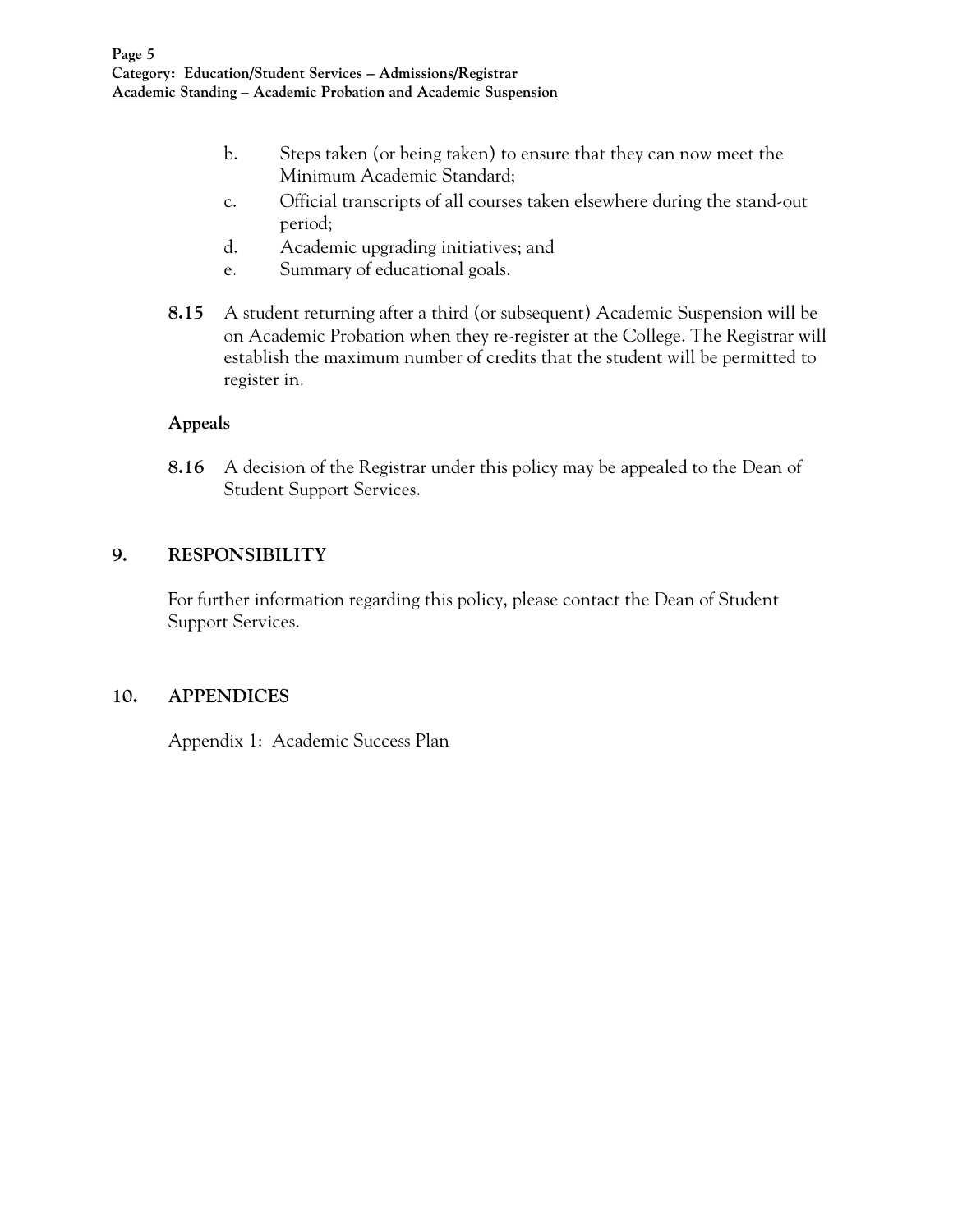# **APPENDIX 1**

# **Academic Success Plan (3 pages)**

- 1. Students on their first suspension are eligible and may apply to the Registrar for early reinstatement under the Academic Success Plan option.
- 2. When placed on First Academic Suspension, the Registrar will send students a letter informing them of the suspension, the conditions of the suspension and the procedure that they must follow if they wish to participate in the Academic Success Plan option.
- 3. Students will be required to meet with a Counsellor to discuss the specific details of the procedure.
- 4. Students wishing to proceed will continue to work with a Counsellor to identify the root cause(s) of their poor academic performance over the two previous semesters. A structured questionnaire will be used to assist in identifying academic and personal difficulties.
- 5. Students will continue to work with a Counsellor to identify the necessary remedial activities and specific courses that will enhance their academic success in their returning semester and, when necessary, will consult with appropriate on and/or off campus support services including department chairs and/or coordinators. Possible activities could include taking particular courses (e.g., LEAP, LEPP, and/or foundational English, Math, or science courses); attending relevant workshops or obtaining needed counselling support services (within or outside the College – see below for a listing of appropriate College services).
- 6. Students will complete a "Proposed Academic Success Plan" form indicating the activities and specific courses they plan to engage in during their returning semester. Where remedial activities of a personal counselling or confidential nature are undertaken, only general information will be included in the plan.
- 7. The College expects that students will spend their first semester of suspension developing their Academic Success Plan. The deadline for meeting with a Counsellor is November 1st, March 1st, and July 1st for the subsequent semester. The deadline for submitting the appeal for early reinstatement to the Registrar is one week prior to the first day of classes for the subsequent semester.
- 8. The Academic Success Plan form with a Counsellor's signature will be submitted to the Registrar for reinstatement consideration. If reinstated, students will serve their probationary semester taking a maximum of eleven (11) credits. Students will register according to their registration points.
- 9. All re-admitted students will be encouraged to have follow-up meetings with a Langara Counsellor.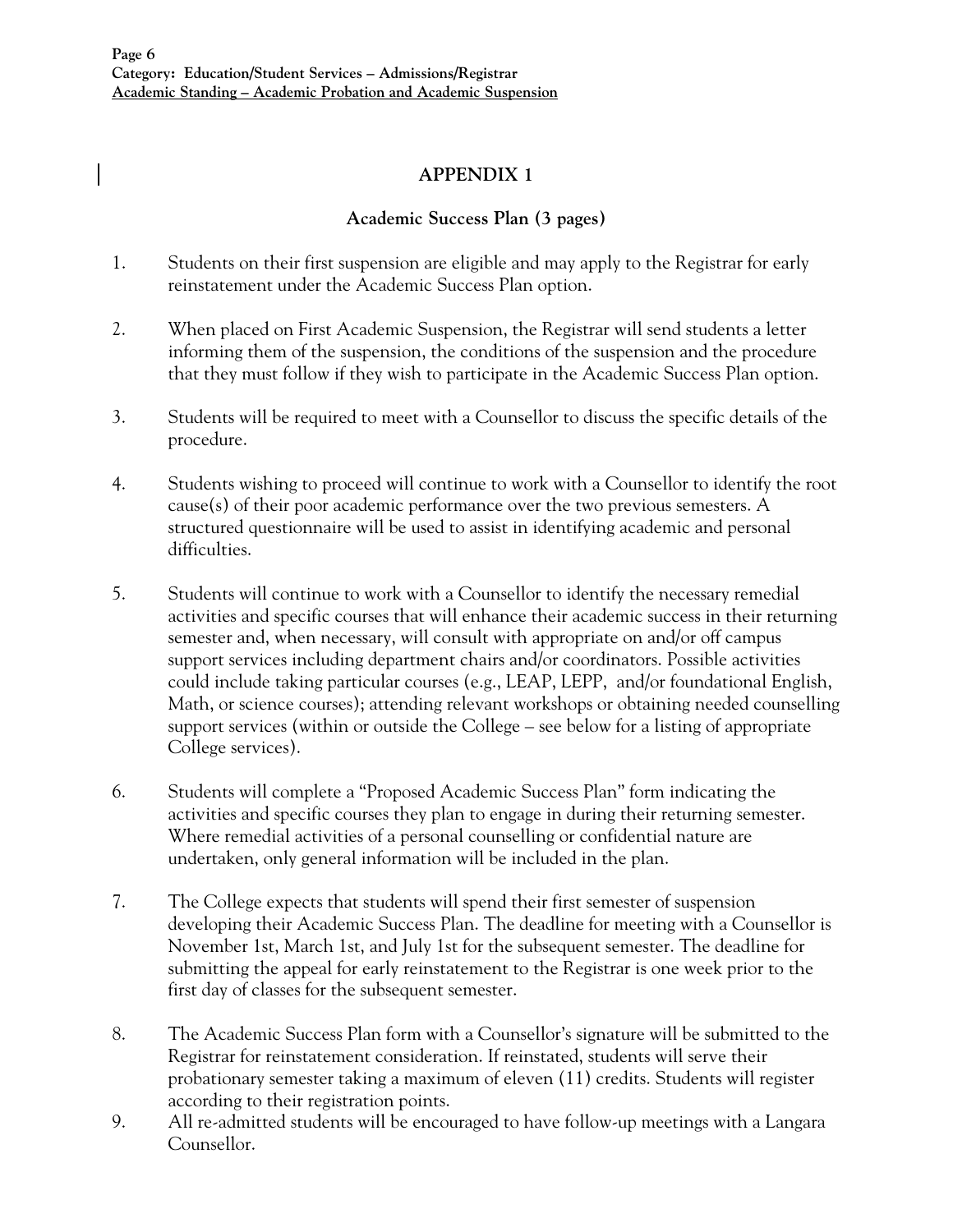#### **Possible Proposed Remedial Activities**

Listed below are services/activities/programs that may be included in the individual Academic Success Plan of reinstated academically suspended students.

Langara Academic Help Centres Biology Chemistry Math Physics Writing Centre

Langara Athletics and Student Life Intramurals Inter-collegial sport Student Life activities

Langara College and Career Access Program Langara Continuing Studies LEAP, LEP, other remedial

Langara Counselling Department Services Career Counselling Educational Counselling Personal Counselling Off campus referrals Career Resource Centre Specialized Counselling Services First Nations Students International Students Students with Disabilities Student Success Workshops Study Skills Stress Management Assertiveness Training Test Anxiety Speed Reading Improving Memory Salvaging Your Semester University Transfer Tips Career Exploration

Langara Day Care Services

Langara Faculty referrals; i.e., Career Program Coordinators, Department Chairs/Advisors